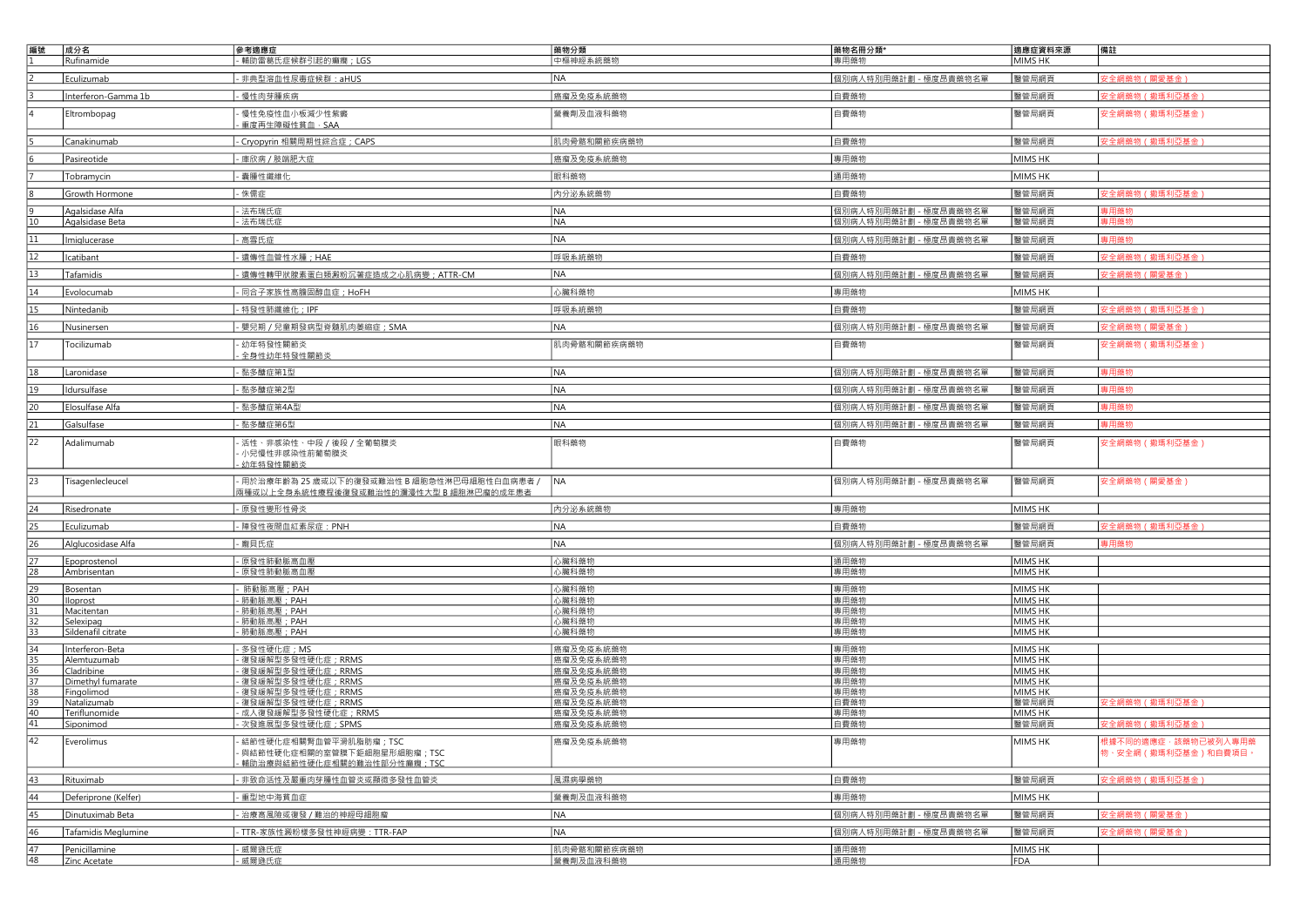| 醫院管理局《藥物名冊》分類*  |                                             |
|-----------------|---------------------------------------------|
| 通用藥物            | 經證實對病人有關臨床情況適用和有效,並可供一般使用的藥物。公立醫院和診所提供      |
|                 | 狺類藥物時,會收取標進費用。                              |
| 專用藥物            | 在特定臨床應用下經專科醫生特別授權使用的藥物。如狺類藥物是在特定的臨床應用下      |
|                 | 處方・公立醫院和診所會收取標準費用。如個別病人在特定臨床應用以外選擇使用專用      |
|                 | 蔘物 , 便需白行支付藥物的費用。                           |
| 獲安全網資助的自費購買藥物   | 經證實有顯著瘠效,但超出醫管局一般資助服務範圍所能提供的非常昂貴藥物。狺些藥      |
| (自費藥物)          | 物不屬公立醫院和診所標準收費提供的項目。需要使用這些藥物而有能力負擔費用的病      |
|                 | 人須白書購買。然而,相關基金會為需要這些藥物而經濟上有困難的病人提供安全網。      |
| 不獲安全網資助的自費藥物    | 僅經初步醫療驗證的藥物、與其他替代藥物相比僅具邊緣效益,但成本明顯昂貴的藥物      |
|                 | ·以及生活方式藥物(例如減肥藥) · 這些藥物並不會包括在標準收費範圍內 · 病人需自 |
|                 | 費購置。                                        |
| *資料來源:醫管局藥物名冊網頁 |                                             |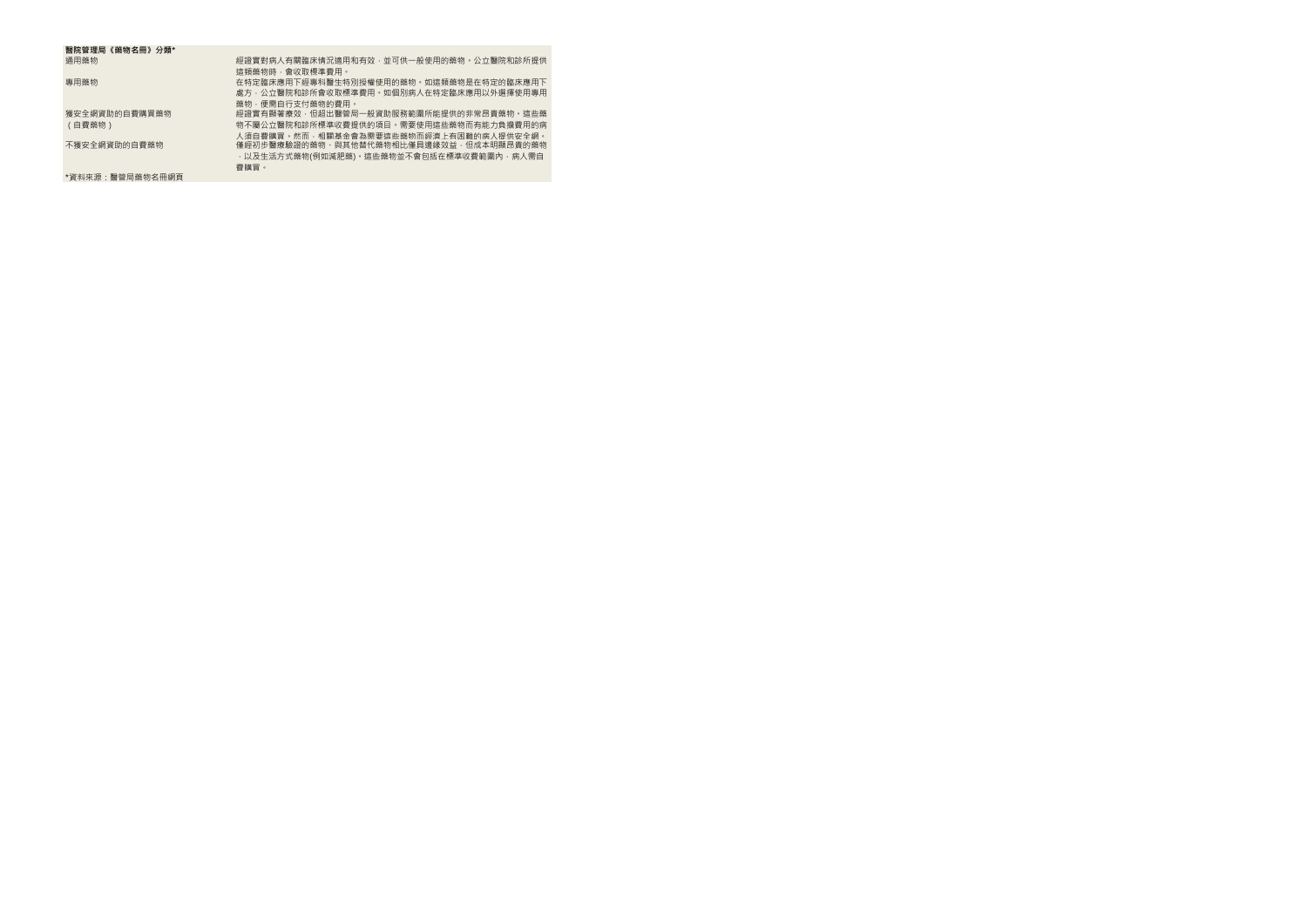| No.                   | Ingredients                     | <b>Reference Indication</b>                                                                                                                                                                                                                                                                                         | By BNF Therapeutic Class                       | Drug Formulary Category*                                                                                                   | <b>Indication Source</b>  | Remarks                          |
|-----------------------|---------------------------------|---------------------------------------------------------------------------------------------------------------------------------------------------------------------------------------------------------------------------------------------------------------------------------------------------------------------|------------------------------------------------|----------------------------------------------------------------------------------------------------------------------------|---------------------------|----------------------------------|
|                       | Rufinamide                      | - Adjunct for seizures associated with the Lennox-Gastaut syndrome · LGS                                                                                                                                                                                                                                            | Central Nervous System                         | Special Drugs                                                                                                              | <b>MIMS HK</b>            |                                  |
|                       | Eculizumab                      | Atypical Hemolytic Uremic Syndrome · aHUS                                                                                                                                                                                                                                                                           | <b>NA</b>                                      | Special Programmes on Ultra-Expensive Drugs  HA Website<br>for Use on Individual Patient                                   |                           | Safety Net (Community Care Fund) |
|                       |                                 |                                                                                                                                                                                                                                                                                                                     |                                                |                                                                                                                            |                           |                                  |
|                       | Interferon-Gamma 1b             | Chronic Granulomatous Disease                                                                                                                                                                                                                                                                                       | Malignant Disease and Immunosuppression        | Self-financed item                                                                                                         | HA Website                | Safety Net (Samaritan Fund)      |
|                       | Eltrombopag                     | Chronic immune thrombocytopenia<br>Severe aplastic anaemia · SAA                                                                                                                                                                                                                                                    | Nutrition and Blood                            | Self-financed item                                                                                                         | HA Website                | Safety Net (Samaritan Fund)      |
|                       | Canakinumab                     | Cryopyrin-associated periodic syndromes · CAPS                                                                                                                                                                                                                                                                      | Musculoskeletal and Joint Diseases             | Self-financed item                                                                                                         | HA Website                | Safety Net (Samaritan Fund)      |
|                       | Pasireotide                     | - Cushing's disease / Acromegaly                                                                                                                                                                                                                                                                                    | Malignant Disease and Immunosuppression        | Special Drugs                                                                                                              | MIMS HK                   |                                  |
|                       | Tobramycin                      | - Cystic Fibrosis                                                                                                                                                                                                                                                                                                   | Eye                                            | General Drugs                                                                                                              | MIMS HK                   |                                  |
|                       | Growth Hormone                  | - Dwarfism                                                                                                                                                                                                                                                                                                          | <b>Endocrine System</b>                        | Self-financed item                                                                                                         | HA Website                | Safety Net (Samaritan Fund)      |
| l9                    | Agalsidase Alfa                 | - Fabry Disease                                                                                                                                                                                                                                                                                                     | <b>NA</b>                                      | Special Programmes on Ultra-Expensive Drugs   HA Website                                                                   |                           | <b>Special Drugs</b>             |
| 10                    | Agalsidase Beta                 | Fabry Disease                                                                                                                                                                                                                                                                                                       | <b>NA</b>                                      | for Use on Individual Patient<br>Special Programmes on Ultra-Expensive Drugs   HA Website<br>for Use on Individual Patient |                           | <b>Special Drugs</b>             |
| 11                    | Imiglucerase                    | Gaucher's Disease                                                                                                                                                                                                                                                                                                   | <b>NA</b>                                      | Special Programmes on Ultra-Expensive Drugs  HA Website                                                                    |                           | <b>Special Drugs</b>             |
|                       |                                 |                                                                                                                                                                                                                                                                                                                     |                                                | for Use on Individual Patient                                                                                              |                           |                                  |
| 12                    | Icatibant                       | Hereditary angioedema · HAE                                                                                                                                                                                                                                                                                         | Respiratory System                             | Self-financed item                                                                                                         | HA Website                |                                  |
| 13                    | Tafamidis                       | Hereditary Transthyretin Amyloidosis with Cardiomyopathy                                                                                                                                                                                                                                                            | <b>NA</b>                                      | Special Programmes on Ultra-Expensive Drugs   HA Website<br>for Use on Individual Patient                                  |                           | Safety Net (Community Care Fund) |
| 14                    | Evolocumab                      | Homozygous Familial Hypercholesterolemia · HoFH                                                                                                                                                                                                                                                                     | Cardiovascular System                          | Special Drugs                                                                                                              | MIMS HK                   |                                  |
| 15                    | Nintedanib                      | - Idiopathic Pulmonary Fibrosis · IPF                                                                                                                                                                                                                                                                               | Respiratory System                             | Self-financed item                                                                                                         | HA Website                | Safety Net (Samaritan Fund)      |
| 16                    | Nusinersen                      | Infantile / Childhood Onset Spinal Muscular Atrophy (SMA)                                                                                                                                                                                                                                                           | <b>NA</b>                                      | Special Programmes on Ultra-Expensive Drugs   HA Website<br>for Use on Individual Patient                                  |                           | Safety Net (Community Care Fund) |
| 17                    | Tocilizumab                     | Juvenile Idiopathic Arthritis<br>Systemic juvenile idiopathic arthritis                                                                                                                                                                                                                                             | Musculoskeletal and Joint Diseases             | Self-financed item                                                                                                         | <b>HA</b> Website         | Safety Net (Samaritan Fund)      |
| 18                    | Laronidase                      | Mucopolysaccharidosis I                                                                                                                                                                                                                                                                                             | <b>NA</b>                                      | Special Programmes on Ultra-Expensive Drugs   HA Website<br>for Use on Individual Patient                                  |                           | <b>Special Drugs</b>             |
| 19                    | Idursulfase                     | Mucopolysaccharidosis II                                                                                                                                                                                                                                                                                            | <b>NA</b>                                      | Special Programmes on Ultra-Expensive Drugs  HA Website<br>for Use on Individual Patient                                   |                           | <b>Special Drugs</b>             |
| 20                    | Elosulfase Alfa                 | Mucopolysaccharidosis IVA                                                                                                                                                                                                                                                                                           | <b>NA</b>                                      | Special Programmes on Ultra-Expensive Drugs   HA Website<br>for Use on Individual Patient                                  |                           | <b>Special Drugs</b>             |
| 21                    | Galsulfase                      | Mucopolysaccharidosis VI                                                                                                                                                                                                                                                                                            | N <sub>A</sub>                                 | Special Programmes on Ultra-Expensive Drugs   HA Website<br>for Use on Individual Patient                                  |                           | <b>Special Drugs</b>             |
| 22                    | Adalimumab                      | Non-infectious intermediate, posterior and panuveitis<br>Paediatric chronic non-infectious anterior uveitis<br>Juvenile idiopathic arthritis                                                                                                                                                                        | Eye                                            | Self-financed item                                                                                                         | <b>HA</b> Website         | Safety Net (Samaritan Fund)      |
| 23                    | Tisagenlecleucel                | Paediatric and young adult patients up to 25 years of age with B-cell<br>acute lymphoblastic leukaemia that is refractory · in relapse posttransplant or in<br>second or later relapse / Adult patients with relapsed or<br>refractory diffuse large B-cell lymphoma after two or more lines of<br>systemic therapy | <b>NA</b>                                      | Special Programmes on Ultra-Expensive Drugs   HA Website<br>for Use on Individual Patient                                  |                           | Safety Net (Community Care Fund) |
| 24                    | Risedronate                     | - Paget's disease of bone                                                                                                                                                                                                                                                                                           | Endocrine System                               | Special Drugs                                                                                                              | MIMS HK                   |                                  |
| 25                    | Eculizumab                      | Paroxysmal nocturnal hemoglobinuria · PNH                                                                                                                                                                                                                                                                           |                                                | Self-financed item                                                                                                         | HA Website                | Safety Net (Samaritan Fund)      |
| 26                    | Alglucosidase Alfa              | Pompe Disease                                                                                                                                                                                                                                                                                                       | <b>NA</b>                                      | Special Programmes on Ultra-Expensive Drugs   HA Website                                                                   |                           | <b>Special Drugs</b>             |
|                       |                                 |                                                                                                                                                                                                                                                                                                                     |                                                | for Use on Individual Patient                                                                                              |                           |                                  |
| 27                    | Epoprostenol                    | - Primary Pulmonary Hypertension                                                                                                                                                                                                                                                                                    | Cardiovascular System                          | General Drugs                                                                                                              | MIMS HK                   |                                  |
| 28                    | Ambrisentan                     | - Primary Pulmonary Hypertension                                                                                                                                                                                                                                                                                    | Cardiovascular System                          | <b>Special Drugs</b>                                                                                                       | MIMS <sub>HK</sub>        |                                  |
|                       |                                 |                                                                                                                                                                                                                                                                                                                     |                                                |                                                                                                                            | MIMS <sub>HK</sub>        |                                  |
| 29                    | Bosentan                        | Pulmonary Arterial Hypertension · PAH                                                                                                                                                                                                                                                                               | Cardiovascular System                          | Special Drugs                                                                                                              |                           |                                  |
| 30                    | lloprost                        | Pulmonary Arterial Hypertension · PAH                                                                                                                                                                                                                                                                               | Cardiovascular System                          | Special Drugs                                                                                                              | MIMS HK                   |                                  |
| 31                    | Macitentan                      | Pulmonary Arterial Hypertension · PAH                                                                                                                                                                                                                                                                               | Cardiovascular System                          | Special Drugs                                                                                                              | MIMS HK                   |                                  |
| 32<br>$\overline{33}$ | Selexipag<br>Sildenafil citrate | Pulmonary Arterial Hypertension · PAH                                                                                                                                                                                                                                                                               | Cardiovascular System<br>Cardiovascular System | <b>Special Drugs</b>                                                                                                       | <b>MIMS HK</b><br>MIMS HK |                                  |
|                       |                                 | Pulmonary Arterial Hypertension · PAH                                                                                                                                                                                                                                                                               |                                                | <b>Special Drugs</b>                                                                                                       |                           |                                  |
| 34                    | Interferon-Beta                 | Multiple Sclerosis · MS                                                                                                                                                                                                                                                                                             | Malignant Disease and Immunosuppression        | Special Drugs                                                                                                              | MIMS <sub>HK</sub>        |                                  |